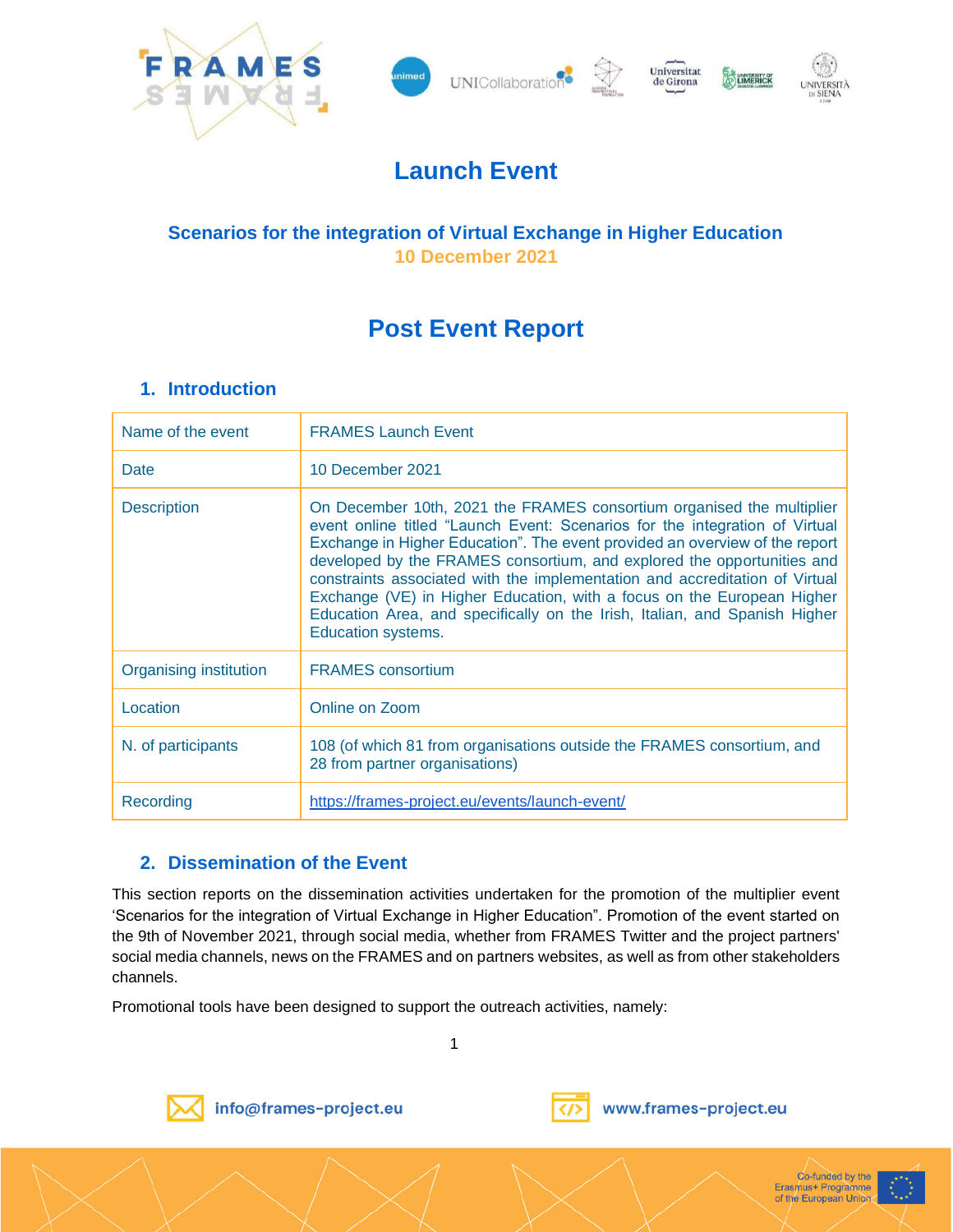

- The event landing page:<https://frames-project.eu/events/launch-event/>
- The event announcement
- Texts for mailing (short and long message)
- Social media posts
- Graphics

| FRAMES<br>S 3 W W 8 3                                           | About Outputs Events Get Involved Blog                                                                | $y = in$<br>Contacts<br>English<br>a                                                                                                                                                                                                                |
|-----------------------------------------------------------------|-------------------------------------------------------------------------------------------------------|-----------------------------------------------------------------------------------------------------------------------------------------------------------------------------------------------------------------------------------------------------|
|                                                                 |                                                                                                       | You are here: Home / Events / Launch Event                                                                                                                                                                                                          |
| Recording                                                       |                                                                                                       | Launch Event: Scenarios for the integration of Virtual Exchange in Higher Education                                                                                                                                                                 |
|                                                                 |                                                                                                       | When: December 10th, 2021 from 11.00am to 1:00pm CET (we recommend you to check your time zone here)                                                                                                                                                |
|                                                                 | Objectives<br>consortium:                                                                             | . Present the new report "Scenarios for the integration of VE in Higher Education" developed by the FRAMES                                                                                                                                          |
| <b>AUNC</b><br><b>EVENT</b>                                     | systems.                                                                                              | . Explore the constraints and opportunities of the implementation and accreditation of VE in Higher Education,<br>with a specific focus on the European Higher Education Area, and the Irish, Italian, and Spanish Higher Education                 |
| 10 Becambe                                                      |                                                                                                       | Target Audience: The online event will be of interest to academic staff, lecturers interested in VE, officers in charge<br>of mobility and internationalisation, IT staff, as well as top management, senior staff with internationalisation roles, |
|                                                                 | education.                                                                                            | and anyone interested in exploring the opportunities Virtual Exchange can offer to innovate mobility in higher                                                                                                                                      |
|                                                                 | Programme: The programme can be consulted here                                                        | Languages: The event plenary sessions will be held in English. Parallel sessions will be in English, Italian, and Spanish.                                                                                                                          |
|                                                                 |                                                                                                       |                                                                                                                                                                                                                                                     |
| Co-funded by the<br>Erasmus+ Programme<br>of the European Union | FRAMES is a 2-year project co-funded with support of the<br>Erasmus+ programme of the European Union. | This project has been funded with support from the<br>European Union. This website reflects the view only of the                                                                                                                                    |
|                                                                 | Project nr.: 2020-1-1T02-KA226-HE-095196                                                              | author, and the Commission cannot be held responsible<br>for any use which may be made of the information<br>contained therein.                                                                                                                     |
|                                                                 |                                                                                                       |                                                                                                                                                                                                                                                     |

Figure 1. Landing page of the event on the FRAMES website

Two events were created on UNIMED [Facebook,](https://www.facebook.com/events/1046501249459869/?active_tab=discussion) and on [LinkedIn,](https://www.linkedin.com/events/launchevent-scenariosfortheinte6864185808853729280/) and all partners contributed to the promotion of the event through their institutional channels and social media. A sample example of news posted on institutional websites is presented below.

2



info@frames-project.eu



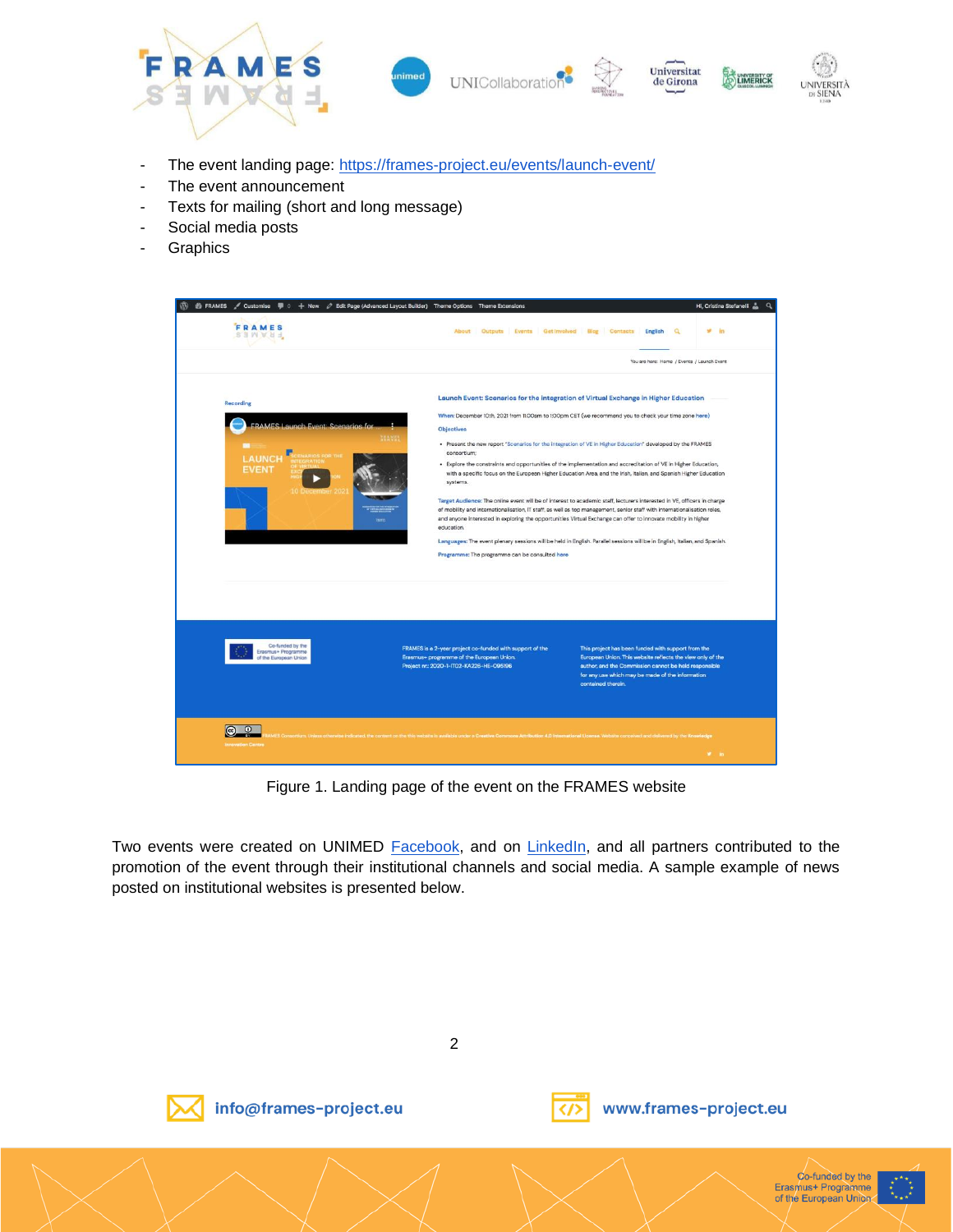

Figure 2. News announcement by the University of Siena

#### **Twitter engagement**

One of the main channels for promoting participation in the event was through the FRAMES twitter account. Prior to the event, 3 posts have been published on FRAMES Twitter to announce the registration step and the agenda:

1. Launch post: 9 November 2021: [https://twitter.com/framestweets/status/1458003957339598856](https://twitter.com/framestweets/status/1458003957339598856*)

| <b>FRAMES Project @framestweets</b>                                                                                          | Impressions       | 2,498 |
|------------------------------------------------------------------------------------------------------------------------------|-------------------|-------|
| How can #virtualexchange be integrated and accredited as a<br>stable component of the academic offer? Join the launch of the | Media views       | 600   |
| report "Scenarios for the integration of Virtual Exchange"<br>frames-project.eu/events/launch-event/                         | Total engagements | 112   |
| 12 10 December 11.00-13.00h CET<br>pic.twitter.com/UsZdERDGoY                                                                | Detail expands    | 39    |
|                                                                                                                              | Link clicks       | 22    |
|                                                                                                                              | Media engagements | 16    |
|                                                                                                                              | Retweets          | 15    |
|                                                                                                                              | Likes             | 12    |
|                                                                                                                              | Profile clicks    | 8     |

This post marks the highest engagement rate since the launch of the twitter account. The post was viewed by 2.498 times and re-tweeted 15 times.

2. Reminder post: 3 December 2021: <https://twitter.com/framestweets/status/1466709545120673797>

3



info@frames-project.eu





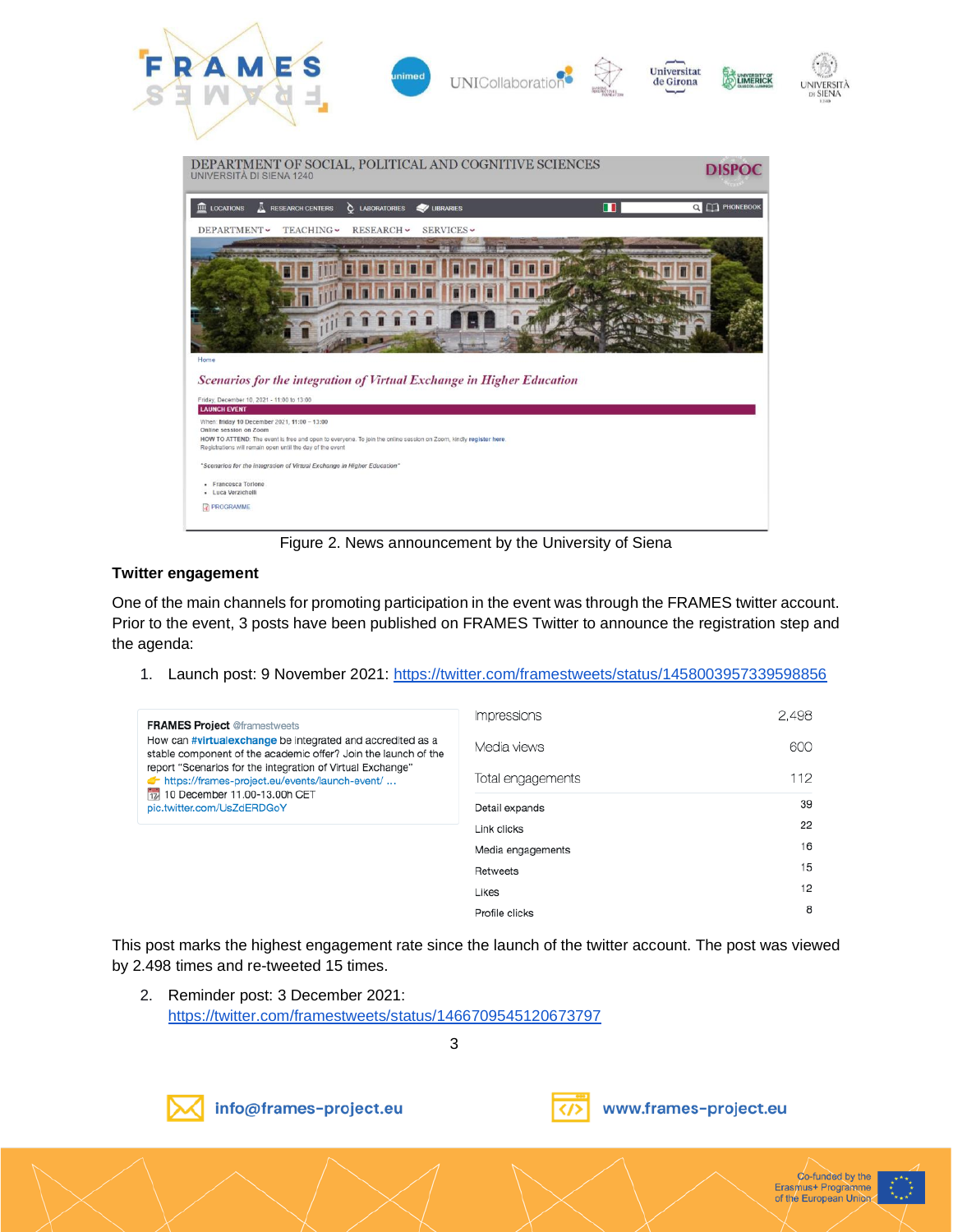| RAMES<br><b>inimed</b>                                                                                           | Universitat<br>UNICollaborati<br>de Girona | UNIVERSITY OF<br>UNIVERSITÀ<br>DI SIENA<br>1240 |
|------------------------------------------------------------------------------------------------------------------|--------------------------------------------|-------------------------------------------------|
| <b>FRAMES Project @framestweets</b>                                                                              | Impressions                                | 502                                             |
| Our online event on scenarios for the integration of<br>#VirtualExchange in #HigherEducation starts in one week! | Media views                                | 137                                             |
| 31 10 December 11.00-13.00h CET<br>https://frames-project.eu/events/launch-event/<br>pic.twitter.com/ce3xKudNYp  | Total engagements                          | 33                                              |
|                                                                                                                  | Detail expands                             | 12                                              |
|                                                                                                                  | Likes                                      | 8                                               |
|                                                                                                                  | Link clicks                                | $\overline{7}$                                  |
|                                                                                                                  | <b>Retweets</b>                            |                                                 |
|                                                                                                                  | Media engagements                          |                                                 |
|                                                                                                                  | Profile clicks                             |                                                 |

#### 3. Starting post: 10 December 2022:<https://twitter.com/framestweets/status/1469230406608297984>

| <b>FRAMES Project @framestweets</b>                                                                              | Impressions       | 269 |
|------------------------------------------------------------------------------------------------------------------|-------------------|-----|
| Starts in 1 hour! #virtualexchange @EUErasmusPlus<br>https://twitter.com/framestweets/status/1458003957339598856 | Total engagements |     |
| $\mathbf{v},\mathbf{v},\mathbf{v}$                                                                               | Detail expands    | 5   |
|                                                                                                                  | Likes             |     |
|                                                                                                                  | <b>Retweets</b>   |     |
|                                                                                                                  |                   |     |

During the online event, some of the event's key moments were live-tweeted. The following post is the one with the highest Twitter KPIs, reaching 1251 users, and a total 114 engagements.

#### ● <https://twitter.com/framestweets/status/1469255484058316804>

|                                          | <b>FRAMES Project @framestweets</b>                                                                                                                                       | Impressions       | 1,251 |
|------------------------------------------|---------------------------------------------------------------------------------------------------------------------------------------------------------------------------|-------------------|-------|
| Education!<br>pic.twitter.com/ilUz5hG5rh | Why Virtual exchange? @Francescahelm11<br>from @UniPadova, is sharing her thoughts in<br>the Launch Event: Scenarios for the<br>integration of #virtualexchange in Higher | Total engagements | 114   |
|                                          |                                                                                                                                                                           | Media engagements | 41    |
|                                          |                                                                                                                                                                           | Detail expands    | 30    |
|                                          | Here's some insights from her presentation!                                                                                                                               | Likes             | 26    |
|                                          |                                                                                                                                                                           | Profile clicks    | 9     |
|                                          |                                                                                                                                                                           | <b>Retweets</b>   |       |
|                                          |                                                                                                                                                                           | Replies           |       |

The engagement of the followers before, during, and after the event was positive, retweet quotes and mentions were very supportive and encouraging. The curated collection of posts is available on this Twitter Moment:<https://twitter.com/i/events/1469403608043200518>

4



info@frames-project.eu



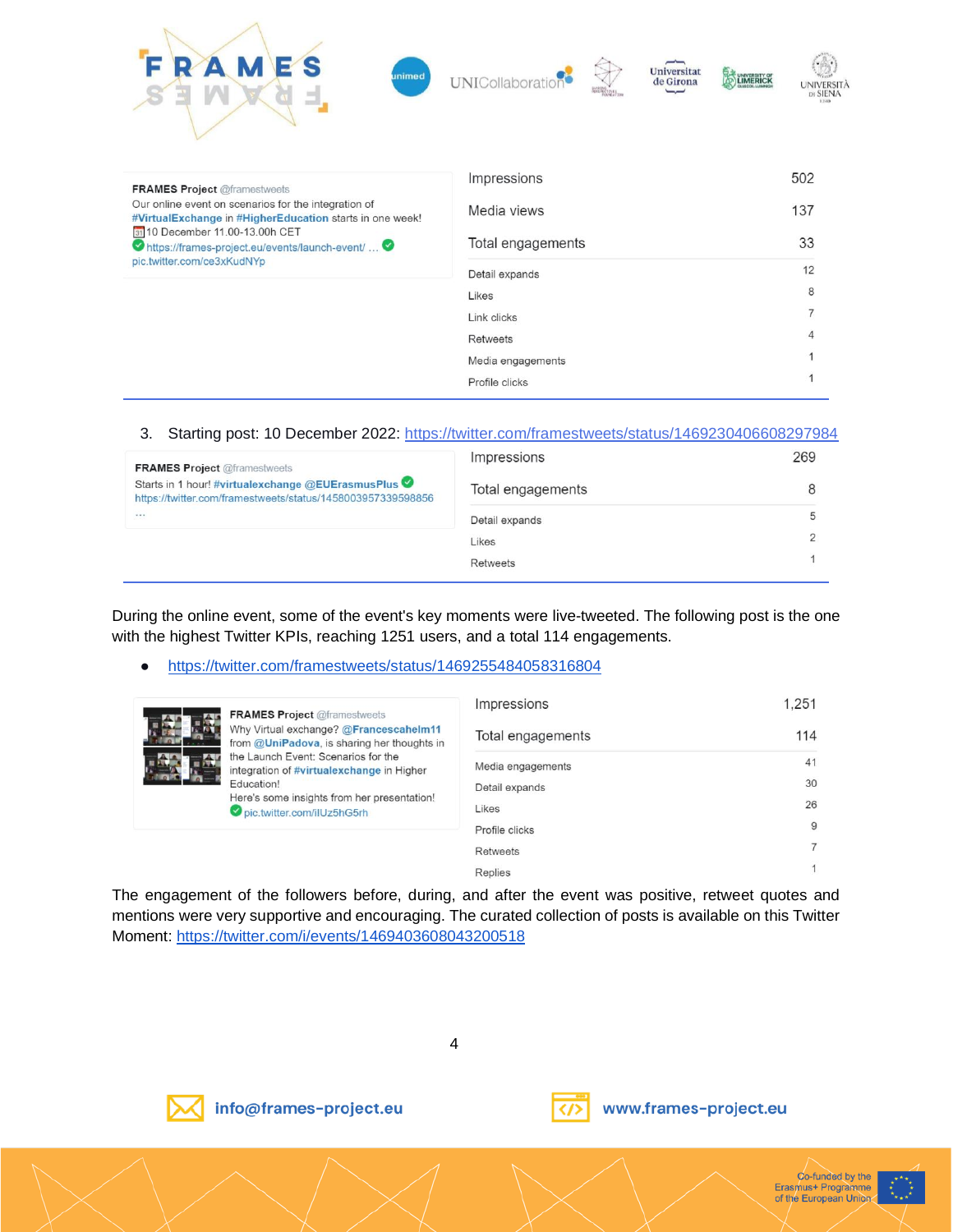





## **3. Summary of the event**

On December 10<sup>th</sup> 2021, the FRAMES consortium organised the multiplier event online titled "Launch Event: Scenarios for the integration of Virtual Exchange in Higher Education". The online event provided an overview of the report developed by the FRAMES consortium, and explored the opportunities and constraints linked to the implementation and accreditation of Virtual Exchange (VE) in Higher Education, with a focus on the European Higher Education Area, and specifically on the Irish, Italian, and Spanish Higher Education systems.

The event was moderated by **Ana Beaven**, UNICollaboration.

**Marcello Scalisi**, Director of UNIMED, opened the event recognising how important and global is the discussion and the dimension of Virtual Exchange and virtual mobility. Mentioning that despite the importance of physical mobility as an important tool of the internationalisation dimension, for students and for the academic community, Virtual Exchange is something that can add an important experience, looking for instance on how to improve north-south mobility.

The keynote speaker was **Francesca Helm**, University of Padova & UNICollaboration, who delivered a presentation on "Why Virtual Exchange in Higher Education?". In her presentation, she tackled the distinction between virtual mobility and Virtual Exchange and gave in-depth explanation examples about why choosing Virtual Exchange. And concluded that when thinking of Virtual Exchange, one should not lose sight of the question: why are we doing Virtual Exchange, and what are our values as educators and as institutions as we engage in Virtual Exchange? The presentation was followed by a few questions from the audience.

**Cristina Stefanelli**, Project Coordinator, briefly presented the FRAMES project. The presentation included the aim and objective of the project, the partners of the project, and the foreseen results. She gave a brief history of the project which started in February 2021 and includes 4 outputs: a report on scenarios for the integration of virtual exchange and higher education which is now available in three languages English, Italian and Spanish, an online training for educators and staff members to work with them on how to integrate virtual exchange into their courses and universities, the production of a toolkit, and of a strategic framework for the integration of VE in Higher Education.

**Sara Pittarello**, UNICollaboration, talked about Scenarios for the integration of Virtual Exchange in Higher Education. She gave an overview of why and how it has been created. The aim was to show how virtual exchange has been integrated and accredited by higher education institutions through selected cases and this is the added value of the report. It is aimed at higher education institution staff, be it teaching or administrative staff interested in implementing virtual exchange in integrating virtual exchange at higher education level. She introduced the cases one by one and the virtual exchange modules for each scenario.

After the plenary presentation, the participants had then the opportunity to choose among five parallel sessions (breakout rooms):

- Irish room, facilitated by Marta Giralt, University of Limerick;
- Italian room, facilitated by **Anna Pratesi**, Francesca Torlone, and Luca Verzichelli, University of Siena;
- Spanish room, facilitated by **Alicia Betts**, University of Girona;

5



info@frames-project.eu

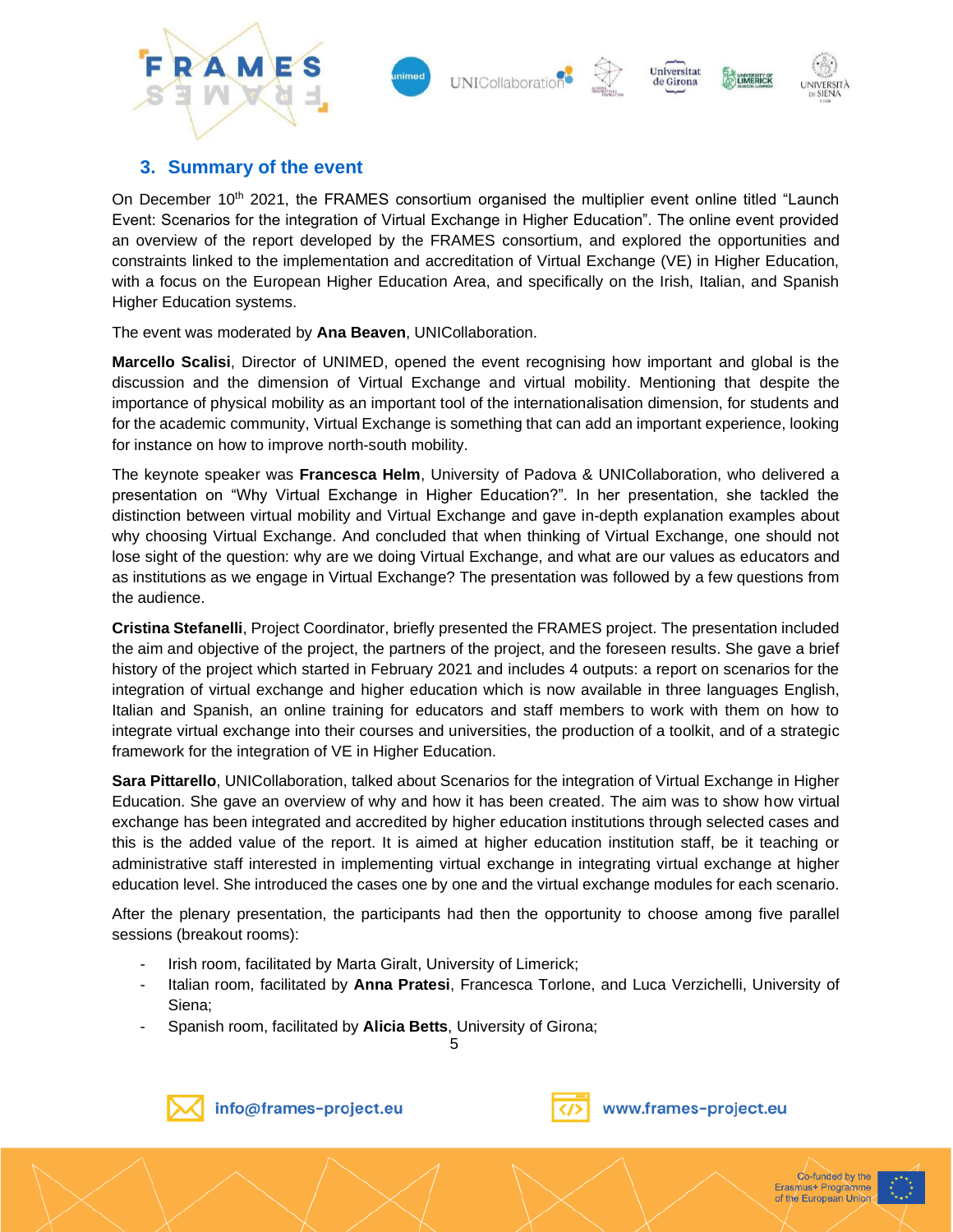

- International room A, facilitated by **Casper van der Heijden**, and **Juliet Mühlbauer**, Sharing Perspective Foundation;
- International room B, facilitated by **Anita Barmettler**, University of Limerick.

The purpose of these parallel sessions was to allow small-group discussion among the participants, and to discuss national accreditation issues and international issues at the EU level addressing the following questions:

- Q1: How do you think Virtual exchange should be integrated in HEI strategies?
- Q2: How to expand internationalisation at home through VE?
- Q3: What are the opportunities and challenges of the integration of VE in HEI?

The activity concluded with plenary brief reports from the breakout sessions by each moderator.

The event plenary sessions were conducted in English, and parallel sessions were in English, Italian, and Spanish.

## **4. Participants**

The target audience of the online event was academic staff, lecturers interested in VE, officers in charge of mobility and internationalisation, IT staff, as well as top management, senior staff with internationalisation roles, and anyone interested in exploring the opportunities Virtual Exchange can offer to innovate mobility in higher education.

**A total of 253 participants registered for the event, and 108 from 22 countries participated live**, of which 81 participants from organisations outside the FRAMES consortium, and 28 from partner organisations. The most represented countries were Italy, Palestine, Spain and Ireland. The list of participants is annexed to this report (Annex II).

Upon request, a certificate of participation has been delivered to the participants by UNIMED on behalf of the FRAMES consortium.

6



info@frames-project.eu





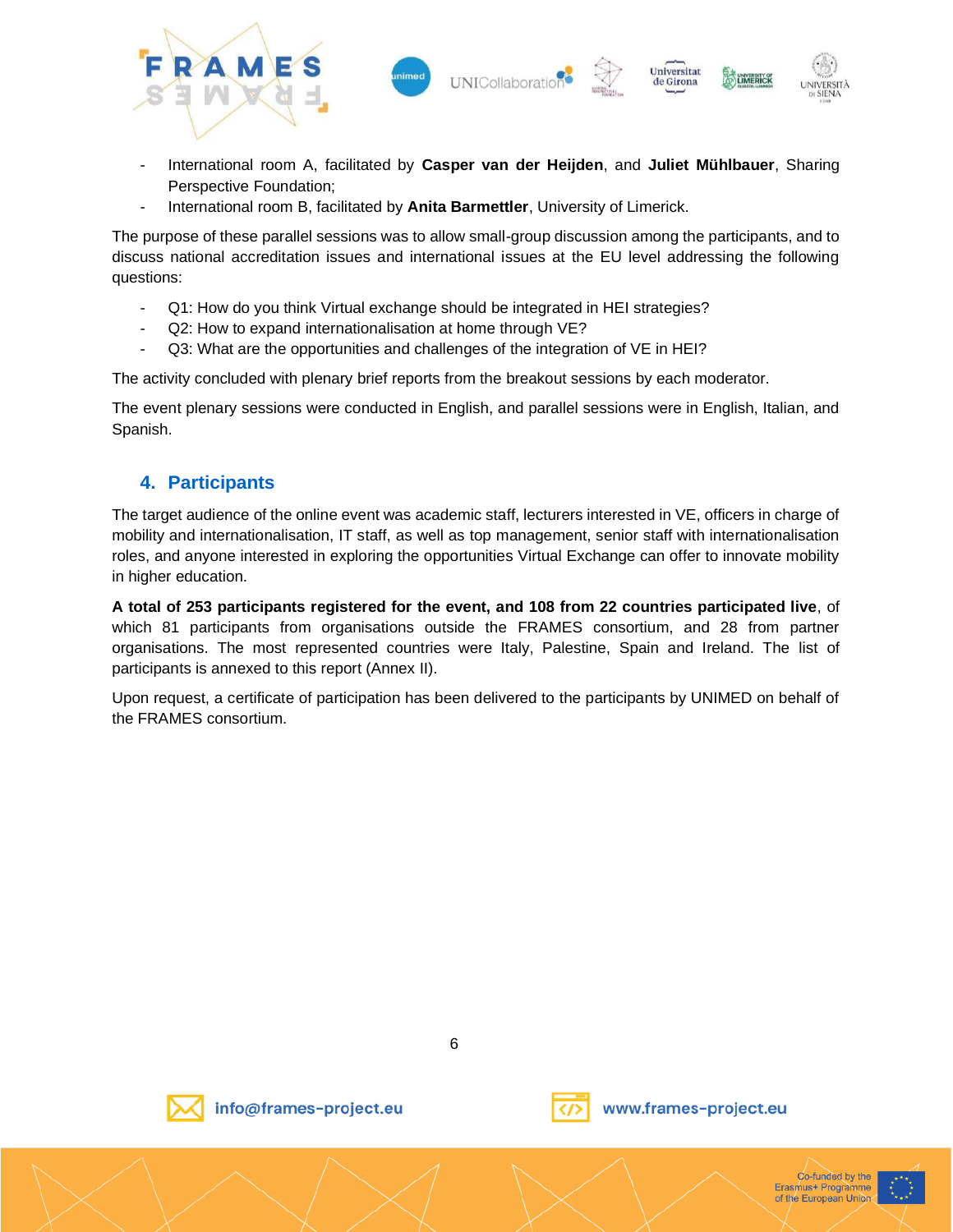

Figure 3 Certificate of participation

## 5. Post-event Evaluation

#### **Evaluation methodology**

Feedback was collected by means of an on-line questionnaire sent to the participants right after the end of the event on December 10th, 2021. The items, including closed questions and scale and open questions, aimed at verifying the satisfaction of participants concerning mainly organisation, communication and achievements. The questions were divided in three sections:

- Closed and open questions on the overall evaluation of the event and the participants' degree of satisfaction, comments and suggestions;
- Closed questions on the perceived usefulness and impact at individual level.

#### **Respondents**

The questionnaire was submitted to the 108 participants; 15 valid questionnaires were collected.

7



info@frames-project.eu



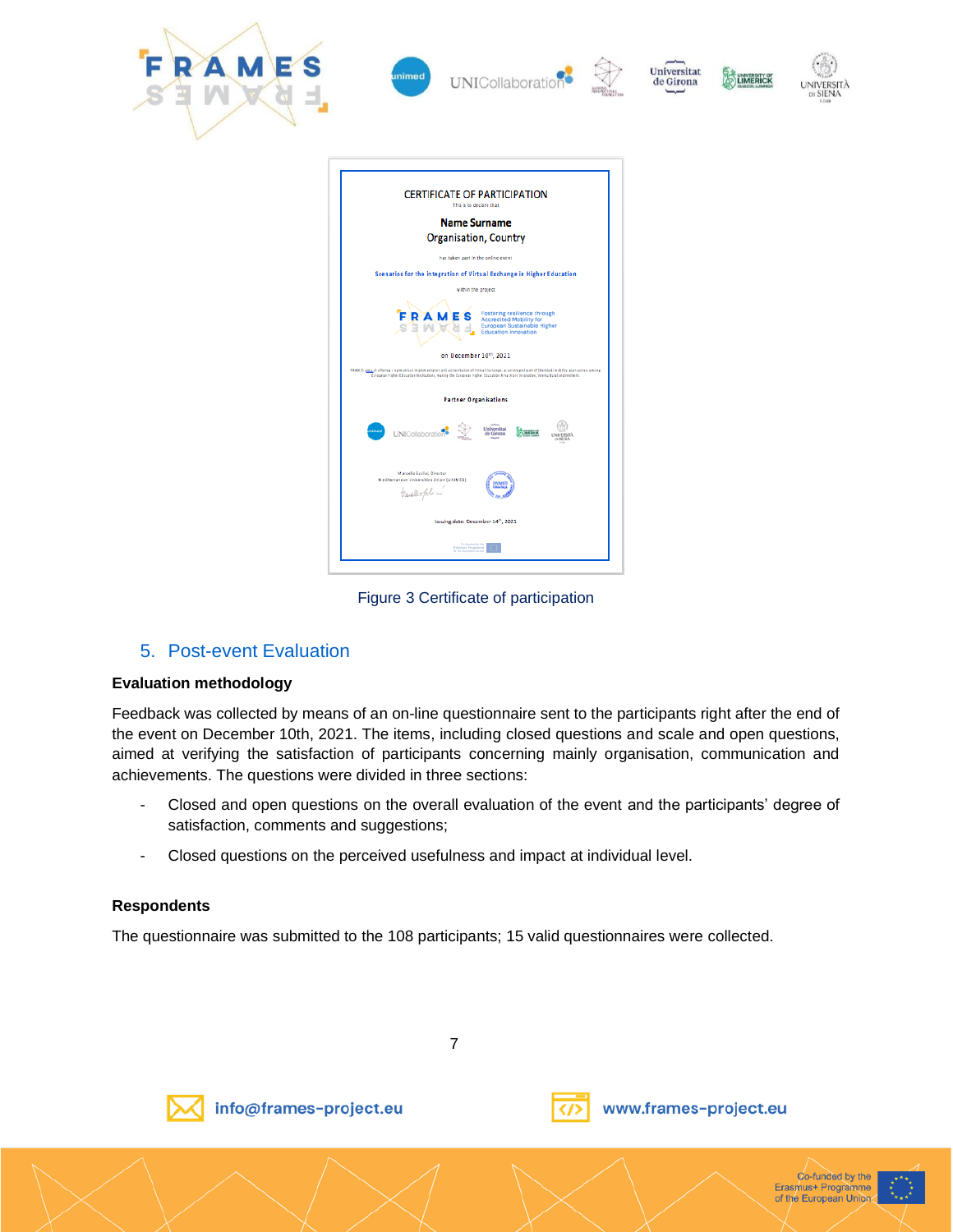

UNICollaboratio

Universitat

de Girona



**Results**



Overall, participants rated the event very positively. The event met the expectations of all the respondents, 93% have learnt something, and the topic was relevant for the professional/academic life of 86% of the respondents. More than half of the respondents (67%) rated the information provided before the event as good or very good, as well as the materials delivered during the event, having 87% rated them as good or very good. Presentation and speeches were the most valued aspects, having the 100% of the respondent rated them ad good or very good.

8

info@frames-project.eu





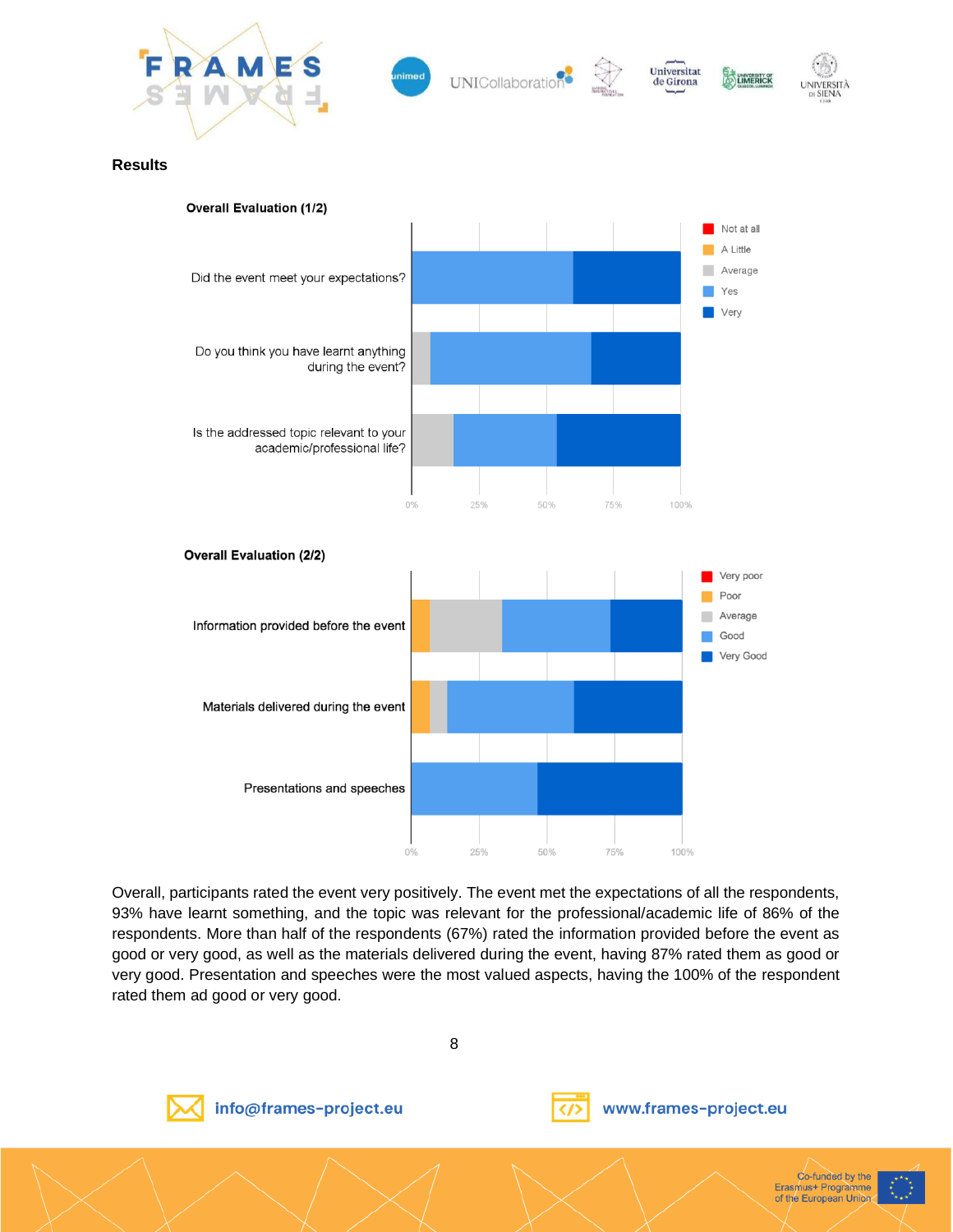

To measure the impact of the event at individual level, participants were asked about the present or future perceived usefulness in their professional life or daily work of the FRAMES project overall, of the discussion during the event, and of the networking opportunities generated during the event. All these aspects were rated positively (none of them was rated as not useful), the FRAMES project overall has been rated as useful or very useful by 93% of the respondents, and the discussion during the event was the most valued aspect (63% rated this aspect as very useful).

25%

50%

75%

100%

 $0\%$ 

#### **Screenshot of the event**



9



info@frames-project.eu

Sharing with colleagues, with other

stakeholders, networking